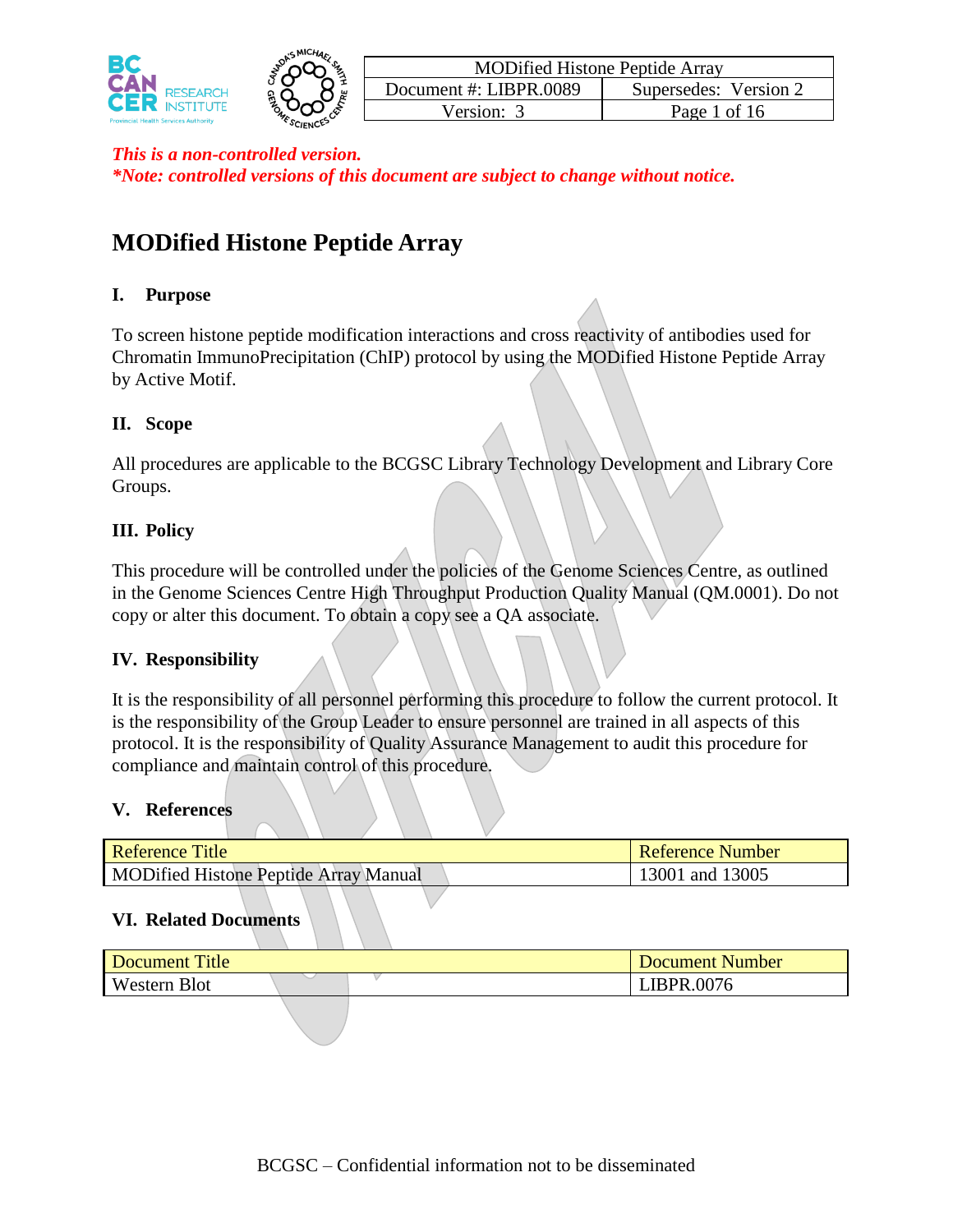

# **VII.Safety**

All Laboratory Safety procedures will be complied with during this procedure. The required personal protective equipment includes a laboratory coat and gloves. See the material safety data sheet (MSDS) for additional information.

### **VIII. Materials and Equipment**

| <b>Name</b>                 | Supplier   | Number    | Model or Cat.# |
|-----------------------------|------------|-----------|----------------|
| $\vert$ 1M Tris-HCl, pH 8.0 | Ambion     | AM9856    |                |
| 10% Tween-20                | Bio-rad    | 161-0781  |                |
| 5M NaCl                     | In-house   | n/a       |                |
| Ultrapure Water             | Invitrogen | 10977-023 |                |

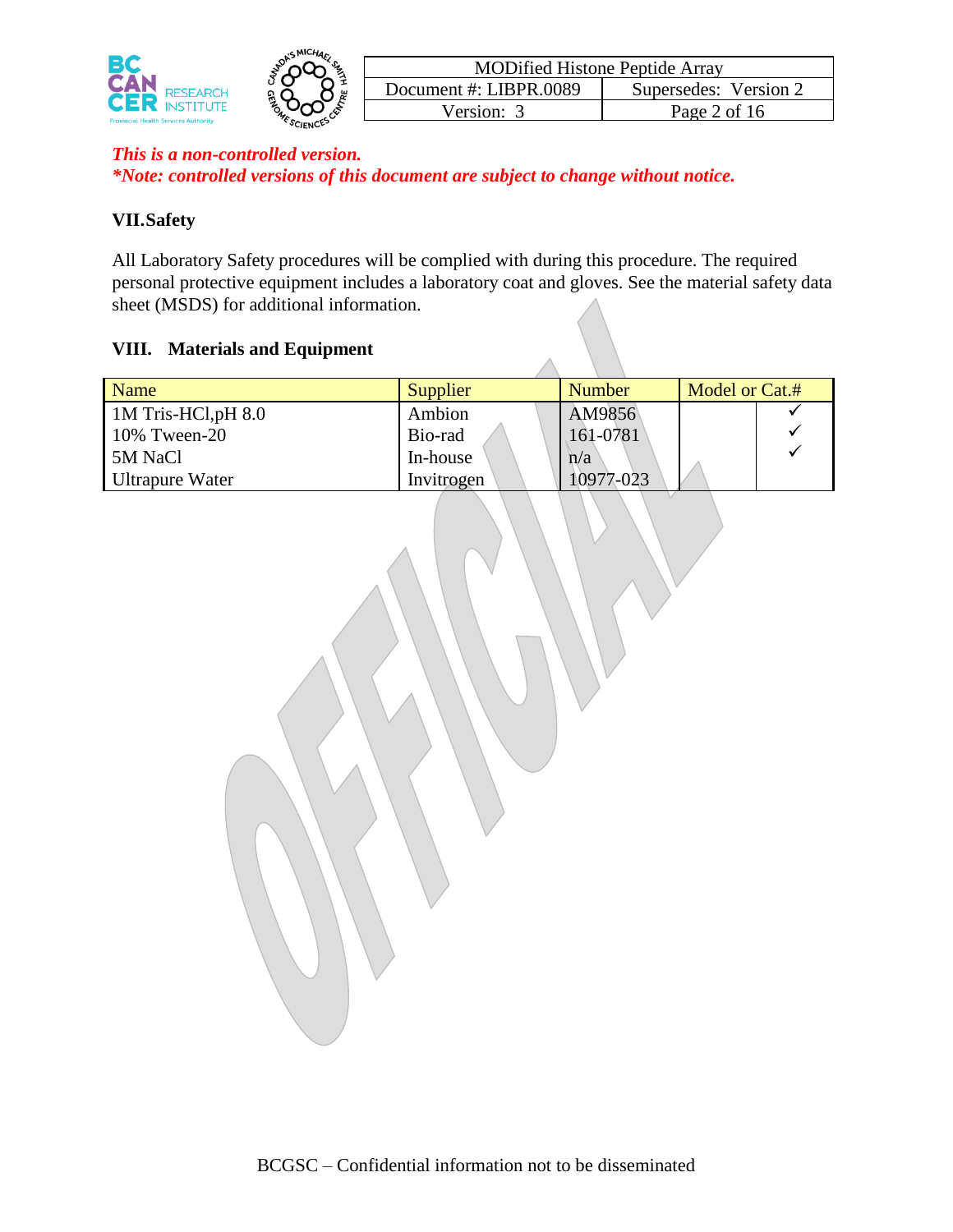



| <b>MODified Histone Peptide Array</b> |                       |
|---------------------------------------|-----------------------|
| Document #: LIBPR.0089                | Supersedes: Version 2 |
| Version: 3                            | Page 3 of 16          |

| Non-fat dried Milk powder             | Bio-rad                  | 170-6404       |              |     |
|---------------------------------------|--------------------------|----------------|--------------|-----|
| <b>Custom Made Slide Cassettes</b>    | In-house                 | n/a            |              |     |
| 5mL serological pipettes              | Costar                   | CS004487       |              |     |
| 10mL serological pipettes             | Costar                   | CS004488       |              |     |
| 25mL serological pipettes             | Costar                   | CS004489       |              |     |
| 50mL serological pipettes             | Costar                   | CS004489       | ✓            |     |
| 15mL Conical tubes                    | <b>BD</b> Falcon         | 352097         |              |     |
| 50mL Conical tubes                    | <b>BD</b> Falcon         | 352070         |              |     |
| <b>Fisher Filter Forceps</b>          | <b>Fisher Scientific</b> | 09-753-050     |              |     |
| Large Kimwipes (Kimberley Clark)      | <b>Fisher Scientific</b> | 06-666-1A      |              |     |
| Small size safetouch nitrile gloves   | Ultident                 | 296359683      |              |     |
| LabQuake Shaker/Rotator with Clips    | <b>Barnstead</b>         | 415110         |              |     |
| Supersignal West Femto Maximum        | Thermo Scientific        | 34095          |              |     |
| <b>Sensitivity Substrate</b>          |                          |                |              |     |
| Goat Anti-Mouse HRP Conjugated        | Thermo Scientific        | 32430          |              |     |
| <b>Secondary Antibody</b>             |                          |                |              |     |
| Goat Anti-Rabbit HRP Conjugated       | Thermo Scientific        | 32460          | $\checkmark$ |     |
| <b>Secondary Antibody</b>             |                          |                |              |     |
| Portable Pipet Aid, Multispeed XP,    |                          |                |              |     |
| Rechargeable                          | <b>Fisher Scientific</b> | 13-681-15E     |              |     |
| Black ink permanent marker pen        | <b>VWR</b>               | 52877-310      |              |     |
| Wet Ice                               | In house                 | n/a            |              |     |
| <b>Ice Bucket</b>                     |                          |                | n/a          | n/a |
| Gilson P10 pipetman                   | Fisher                   | 11-675-58      |              |     |
| Diamond Filter tips DFL10 (10         | Mandel                   | GF-F171203     |              |     |
| Tipacks of 96 racked filter tips)     |                          |                |              |     |
|                                       |                          |                |              |     |
| Small Autoclave waste bags 10"x15"    | <b>Fisher Scientific</b> | $01 - 826 - 4$ |              |     |
| Galaxy mini-centrifuge                | <b>VWR</b>               | 37000-700      |              |     |
| <b>MODified Histone Peptide Array</b> | <b>Active Motif</b>      | 13005          |              |     |
| 5M Sodium Chloride                    | Ambion                   | AM9760G        |              |     |
|                                       |                          |                |              |     |

## **IX. Procedure**

**1. Buffer Preparation**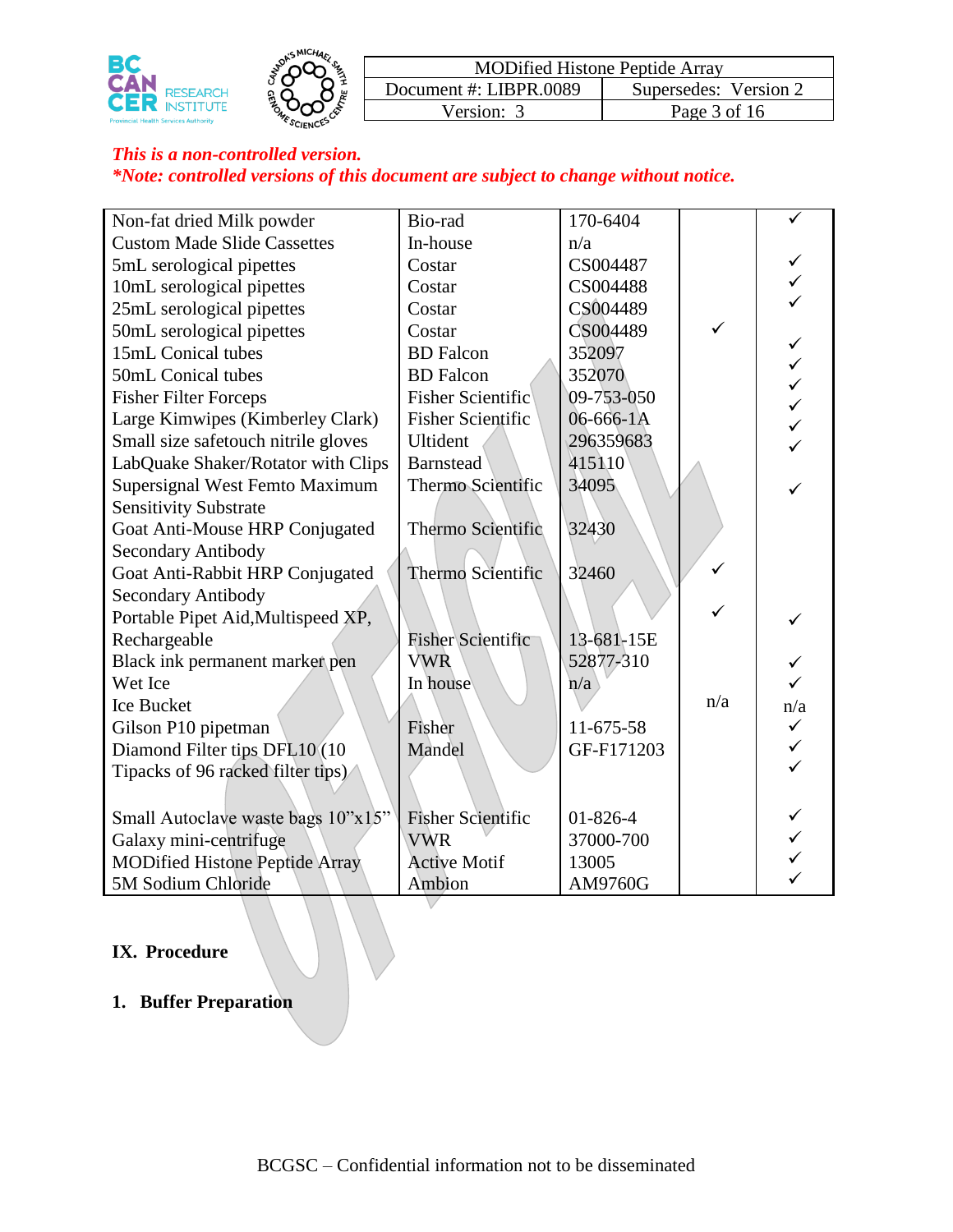

1.1. Prepare 500mL of TTBS Buffer containing 10mM Tris-HCl, pH 7.4, 0.05% Tween-20, 150mM NaCl, using Table 1 as a guide. Filter sterilizes the buffer once made. The buffer can be stored at room temperature once made.

|                        | <b>Table 1: Preparation of TIBS Stock Builer</b> |                    |  |  |  |
|------------------------|--------------------------------------------------|--------------------|--|--|--|
| Reagent                | <b>Stock Concentration</b>                       | Volume to Add (mL) |  |  |  |
| Tris-HCl, $pH$ 8.0     | 1 M                                              |                    |  |  |  |
| Tween-20               | 10%                                              | 2.5                |  |  |  |
| NaCl                   | 5Μ                                               |                    |  |  |  |
| <b>Ultrapure Water</b> | n/a                                              | Up to $500mL$      |  |  |  |

#### **Table 1: Preparation of TTBS Stock Buffer**

1.2. Prepare Blocking Buffer using Table 2 as a guide. This buffer should be made fresh for the day of use and can be stored for a maximum of 24 hours at  $4^{\circ}$ C. Keep on ice if using the day of preparation.

### **Table 2: Preparation of Blocking Buffer**

| <b>Reagent</b>            | <b>Stock Concentration</b> | <b>Amount</b> to Add |  |  |
|---------------------------|----------------------------|----------------------|--|--|
| Non-fat dried milk powder | n/a                        | 0.5g                 |  |  |
| TTBS Buffer               | n/a                        | Up to $10mL$         |  |  |

### **2. Blocking the Array**

- 2.1. Add 3mL of blocking buffer directly to the array cassette (constructed by the Engineering Group).
- 2.2. Retrieve 1 array from the 4°C refrigerator and submerge into the dish containing the blocking buffer. Proceed to step 2.3 **OR** 2.4.
- 2.3. Incubate the array for **1-4 hours** on an orbital shaker at room temperature. Ensure the shaking is vigorous or gentle enough to ensure thorough mixing of the blocking buffer while the array is still entirely submerged in the buffer. Do not let the slide dry out once placed in the buffer.
- 2.4. Incubate the array **OVERNIGHT** on an orbital shaker at 4°C. Ensure the shaking is vigorous or gentle enough to ensure thorough mixing of the blocking buffer while the array is still entirely submerged in the buffer. Do not let the slide dry out once placed in the buffer.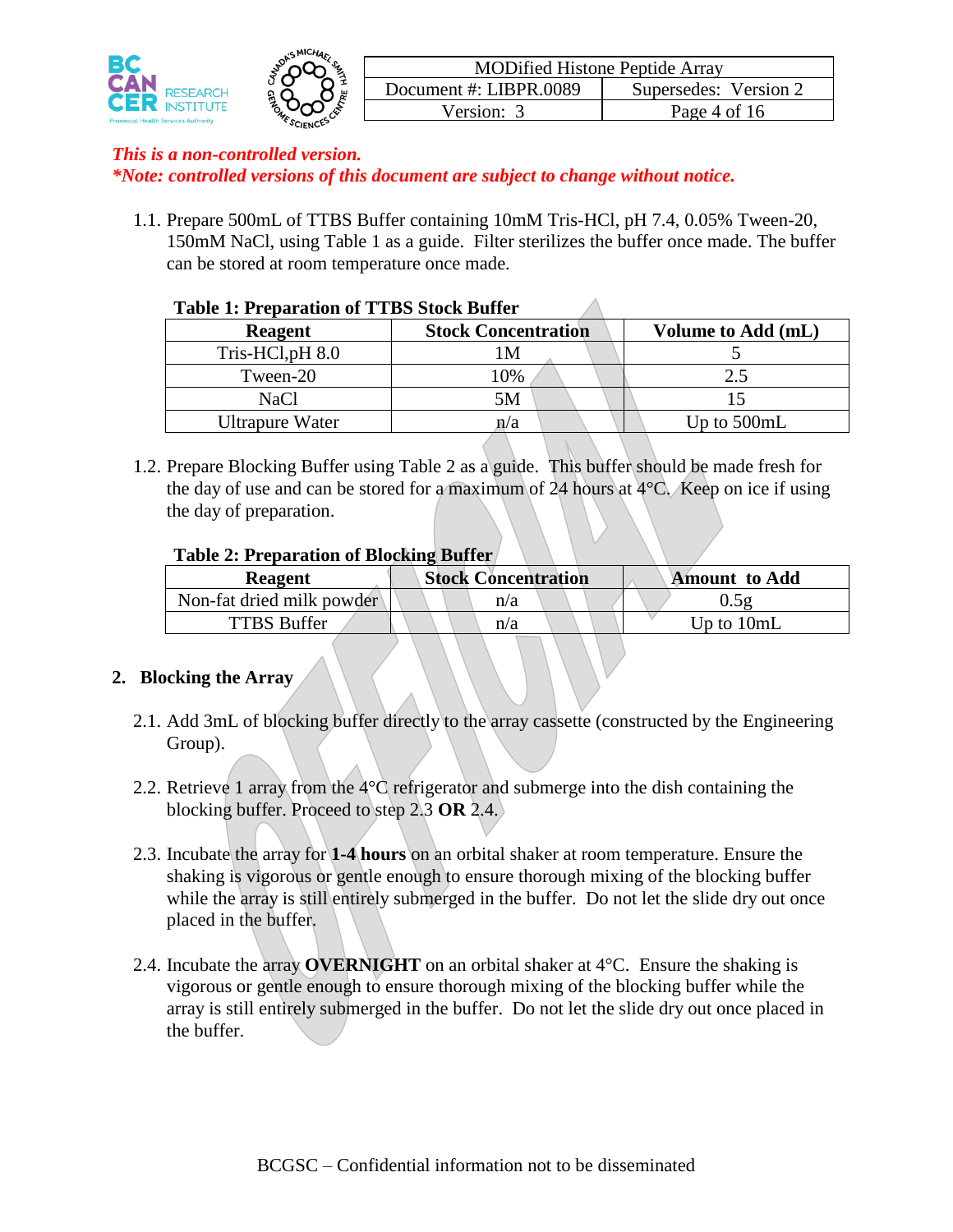

- 2.5. Decant the blocking buffer. Perform a quick rinse with TTBS buffer for 30 sec and decant.
- 2.6. Add 5mL of TTBS buffer to the array dish holding the array.
- 2.7. Shake on orbital shaker for 5 minutes. Decant.
- 2.8. Repeat Steps 2.6 and 2.7 two more times for a total of 3 washes. Do not decant on the last wash.
- 2.9. During the last wash, prepare the primary antibody dilution in 3mL of blocking buffer. Follow the manufacturer's recommendations listed for a western blot dilution.

#### **3. Probing with Primary Antibody**

- 3.1. Ensure the TTBS buffer is completely decanted from the last wash step.
- 3.2. Add the diluted primary antibody (from Step 2.9) to the array dish holder containing the array.
- 3.3. Incubate 1 hour at room temperature with shaking on the orbital shaker.
- 3.4. Decant the diluted primary antibody. Perform a quick rinse with TTBS buffer for 30 sec and decant.
- 3.5. Add 5mL of TTBS buffer to the array dish holding the array.
- 3.6. Shake on orbital shaker for 5 minutes. Decant.
- 3.7. Repeat Steps 3.5 and 3.6 two more times for a total of 3 washes. Do not decant on the last wash.
- 3.8. During the last wash, prepare the secondary antibody dilution in 3mL of blocking buffer. Follow the manufacturer's recommendations listed for a western blot dilution. Ensure the secondary antibody is HRP (horseradish peroxidase conjugated) and the correct species specificity.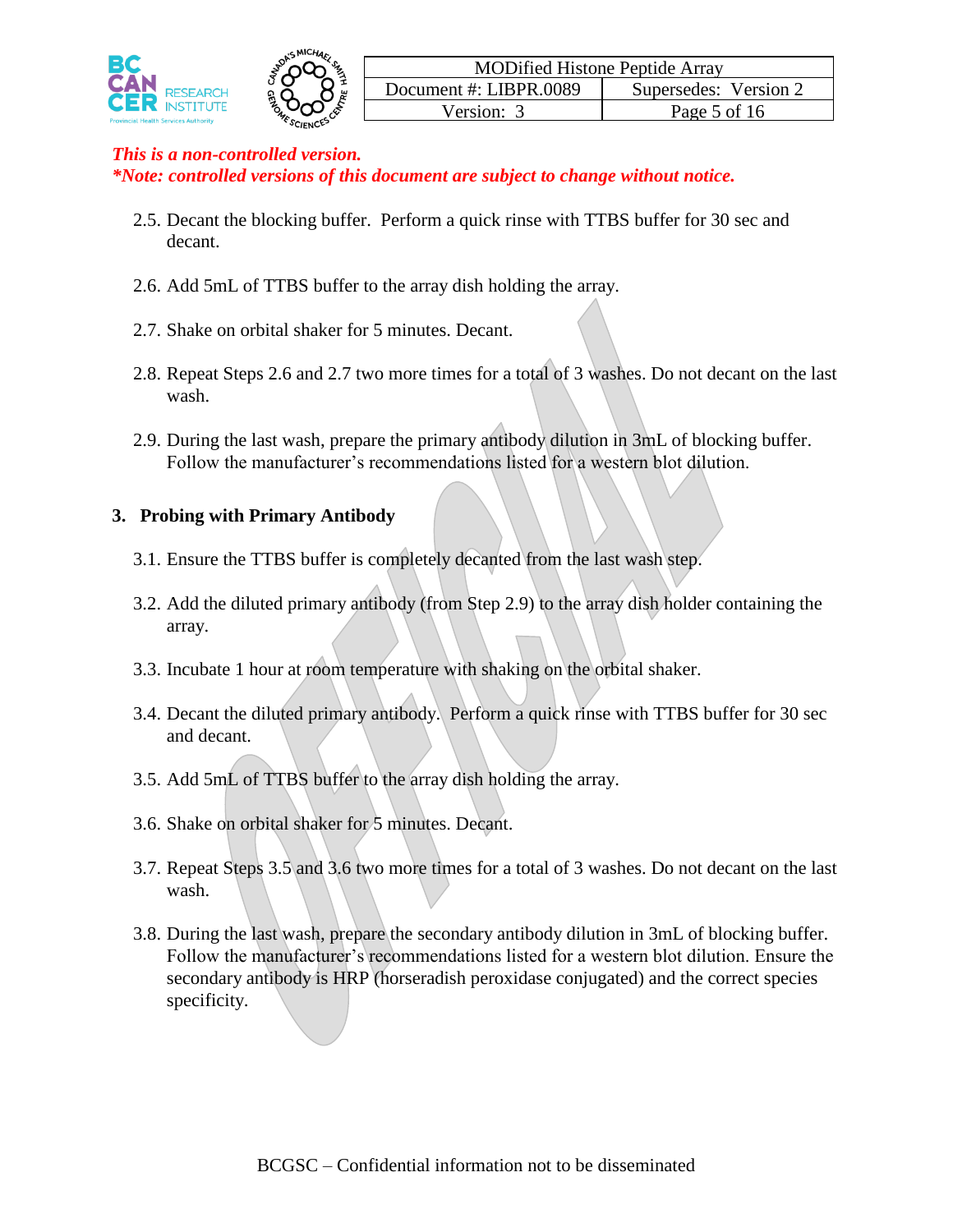

### **4. Probing With Conjugated Secondary Antibody**

- 4.1. Ensure the TTBS buffer is completely decanted from the last wash step.
- 4.2. Add the diluted conjugated secondary antibody (from Step 3.8) to the array dish holder containing the array.
- 4.3. Incubate 1 hour at room temperature with shaking on the orbital shaker.
- 4.4. Decant the diluted secondary antibody. Perform a quick rinse with TTBS buffer for 30 sec and decant.
- 4.5. Add 5mL of TTBS buffer to the array dish holding the array.
- 4.6. Shake on orbital shaker for 5 minutes. Decant.
- 4.7. Repeat Steps 4.5 and 4.6 two more times for a total of 3 washes. Do not decant on the last wash.
- 4.8. Carefully wrap the dish with saran wrap to prevent spilling during transport to the CRC for imaging.

# 5. **Detection of the Array (Done at CRC Site)**

- 5.1. Bring the following to the CRC for developing:
	- -Pierce substrate
	- -SuperSignal West Femto Maximum Sensitivity Substrate
	- -1mL pipettor and 1ml barrier tips
	- -15mL falcon tube
	- -KimWipes
	- -Timer
	- -2 Pair of Gloves
		- -2 pieces of mylar
- 5.2. At the CRC, put on disposable lab coat and gloves. Log into the computer connected to the ChemiDOC System (Figure 1). Double click on the Image Lab icon to initialize the software.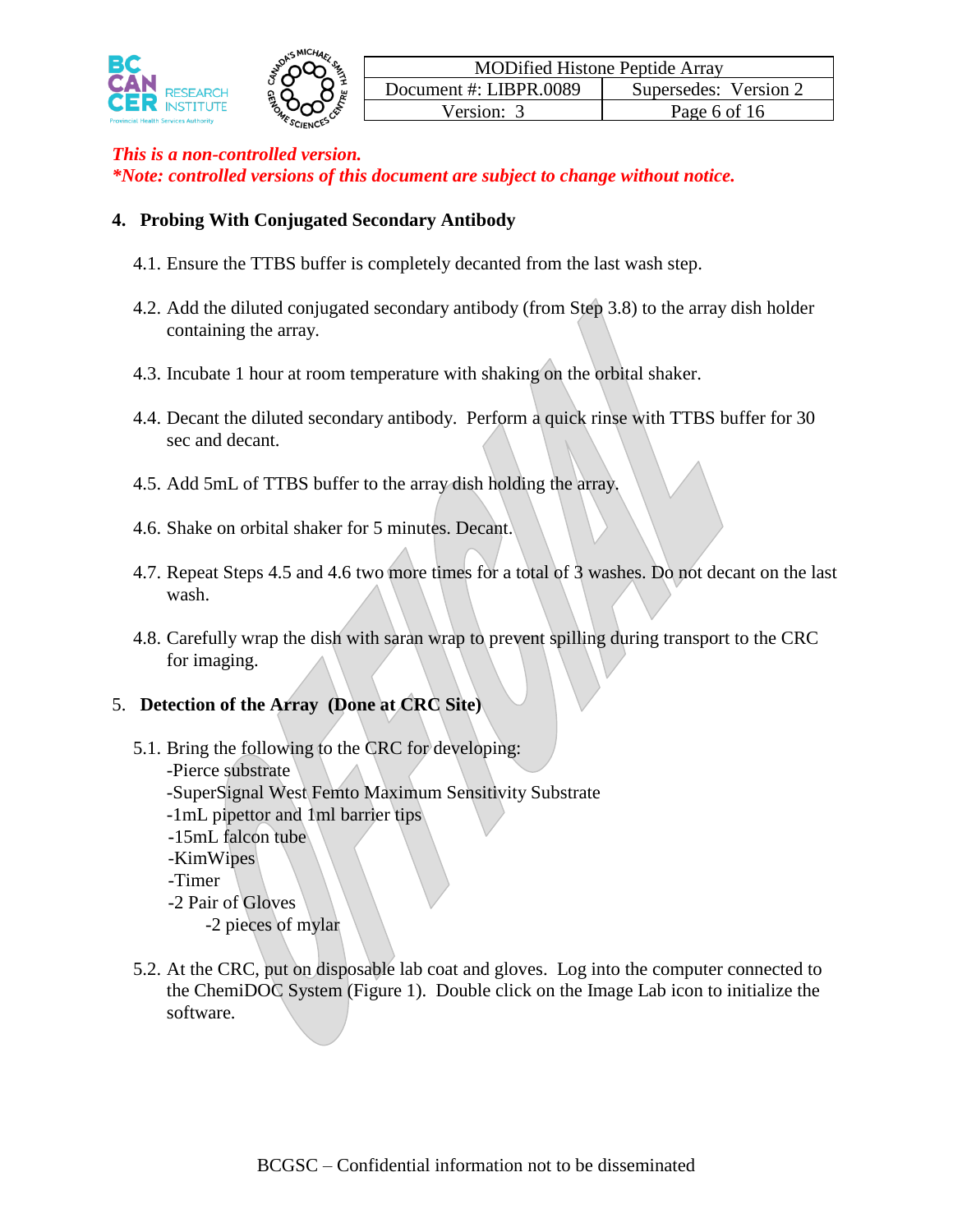



5.3. Prepare Detection solution by mixing equal parts of the Stable Peroxide Solution and the Luminol/Enhancer Solution. 1mL of detection solution is more than sufficient for 1 array. Prepare in a 15mL falcon tube. Ensure the solution is mixed well. The Detection solution is stable up to 8 hours at room temperature. Typical laboratory lighting will not harm the Detection solution.

- 5.4. Unwrap the cassette holding the array. Pour off the wash buffer slowly. **Add the Detection solution to the array immediately ONLY PRIOR TO SCANNING.** Using a P1000 pipette, gently add the detection solution directly to the slide and only enough to cover the slide. The slide does not have to be saturated or immersed in the solution. With gloved hands, transfer the array to a piece of mylar sheet. **Immediately** proceed to the next step.
- 5.5. Follow Steps 8.2.1-8.2.10 of LIPBR.0076 on how to use the ChemiDOC System to image the array.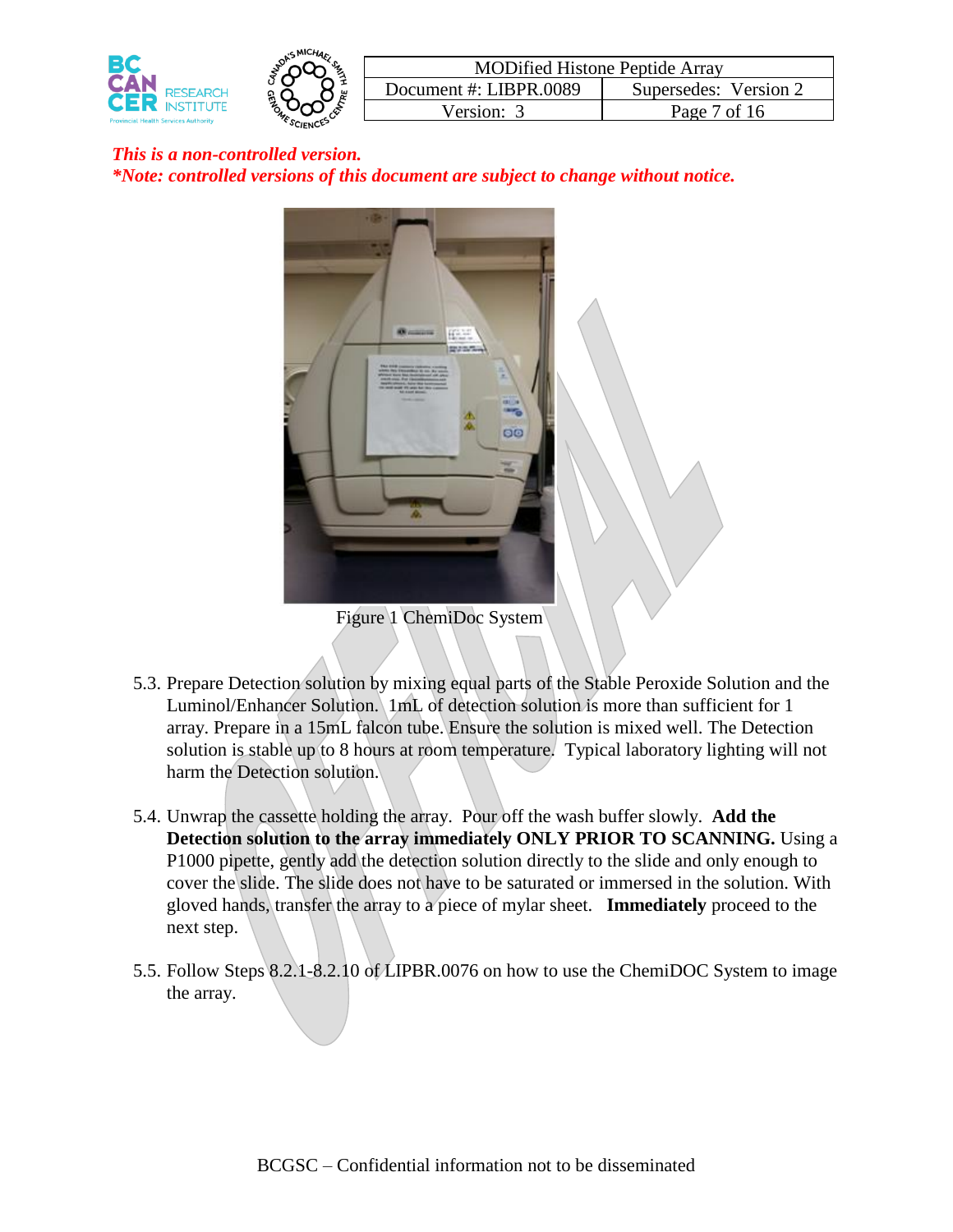

- 5.6. Take a screenshot of the array image and save it as a **jpeg file**. Save the image with the name of the primary antibody and date in a pre-labeled folder in R:\\filer05b\geneexplab\Library Core\Epigenomics\Peptide Array\(1° Antibody Name).
- 5.7. Once the image is saved, exit out of the software and log off of the computer.
- 5.8. Remove the blot from the imager deck and wipe down the deck with  $dH_20$ . Tidy up area and place all supplies and reagents back into transporting bag. Discard gloves and disposable lab coat.

# **6. Imaging and Analysis of Array**

- 6.1. Ensure the array analysis software downloaded on the computer. Software can only be downloaded on a PC.
- 6.2. Open the Array Analysis program.
- 6.3. Select Open Slide and upload the file.
- 6.4. Use the mouse to click and drag a rectangle around the border of the array image, making sure to leave a small amount of space outside of the spots.
	- a. Click the Crop button (the original file will not be modified).

Select the option "Dark Spots on Light Background" or "Light Spots on Dark Background" which corresponds to the image type.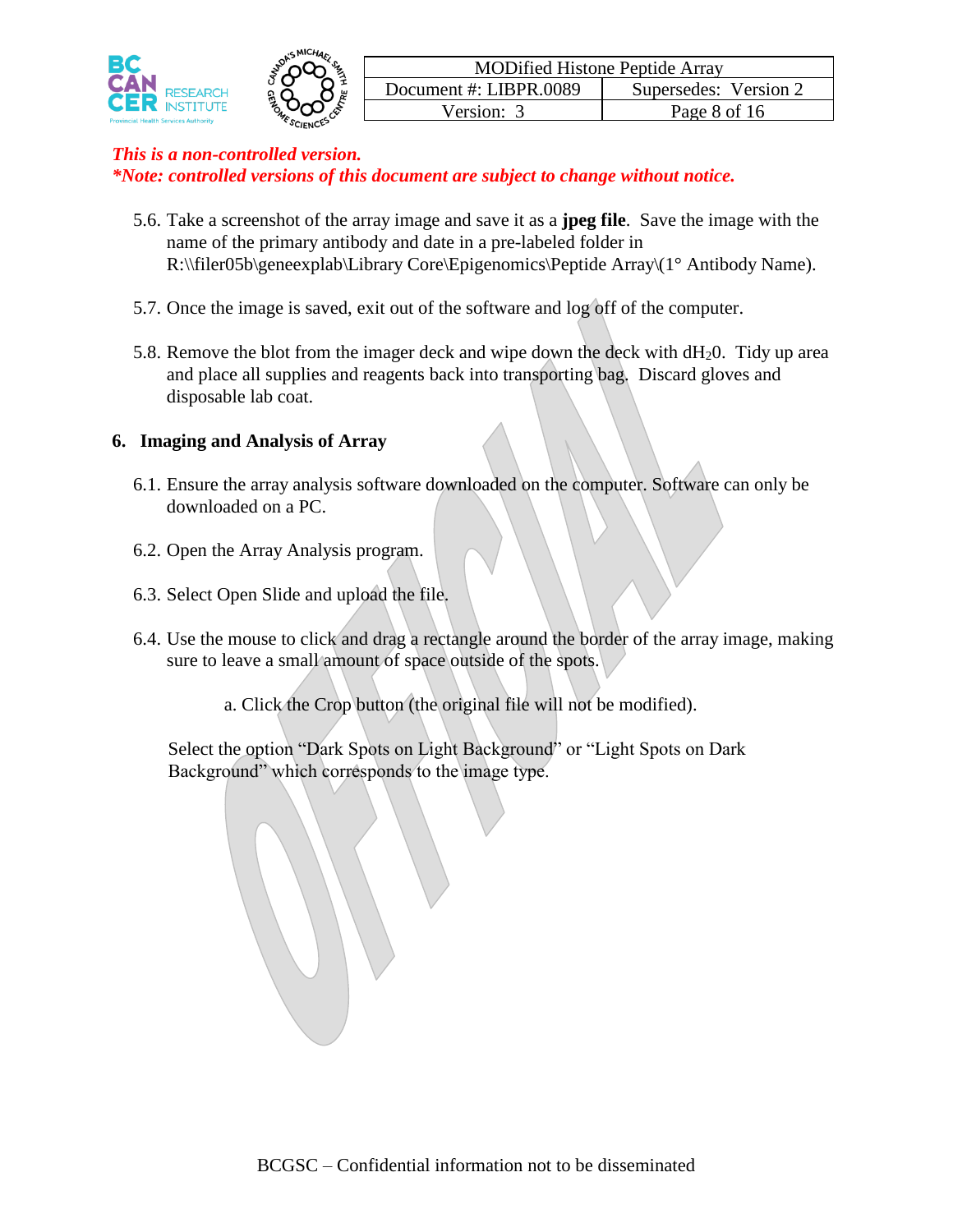

| Open Slide<br>Help | 33: am_39161_h3ldime3 - MODified <sup>ha</sup> Histone Peptide Array Analysis |                                                                                                                      | $\Box$ $\Box$                                                                                                                                |
|--------------------|-------------------------------------------------------------------------------|----------------------------------------------------------------------------------------------------------------------|----------------------------------------------------------------------------------------------------------------------------------------------|
|                    |                                                                               |                                                                                                                      |                                                                                                                                              |
| Open Side          | Assgri Left Spot                                                              | @ Dark Spots on Light Background<br>Ught Spots on Dark Background                                                    | Spot Coordinate Reference<br>1 2 3 4 5 6 7 8 9 101112121415161718192021222324                                                                |
| Crop               | Assign Right Spot<br>÷                                                        | Original Image Name / Chart Subtitles<br>an 39161 h3c9mo3<br>Experiment Notes<br>Thursday, April 18, 2013 1:46:49 PM | A 00000000000000000000000<br>00000000000000000000000<br>в<br>00000000000000000<br>00000000000000000<br>G<br>nono<br>HOO<br>m<br>x<br>nononon |
| Repail             | Asson Spots<br><b>Acabian Amny</b>                                            |                                                                                                                      | K00000000000000000<br>0000000000<br>MOOOOOOOOOOOOOOOOOOO<br>: 8888888888888888888<br>F0000000000000000000000000                              |

 **Figure 2. Example of Array To be Analyzed And Cropped**

6.5. In order to align the array reference grid with the slide, two spots will need to be identified. It is best if spot 1 is in the upper left corner of the left half of the array and spot 2 is in the lower right corner of the right half of the array. However, in the case that only a few spots show up, take care to correctly identify their location and use those spots as the reference spots.

a. Align the cursor with the center of a spot on the upper left side of the left array.

- b. Click on the center of the spot.
- c. Use the drop down menu to select the coordinates of the selected spot
- d. Click the **Assign Left Spot** button.
- e. Repeat for the lower right side of the right array and click **Assign Right Spot** button.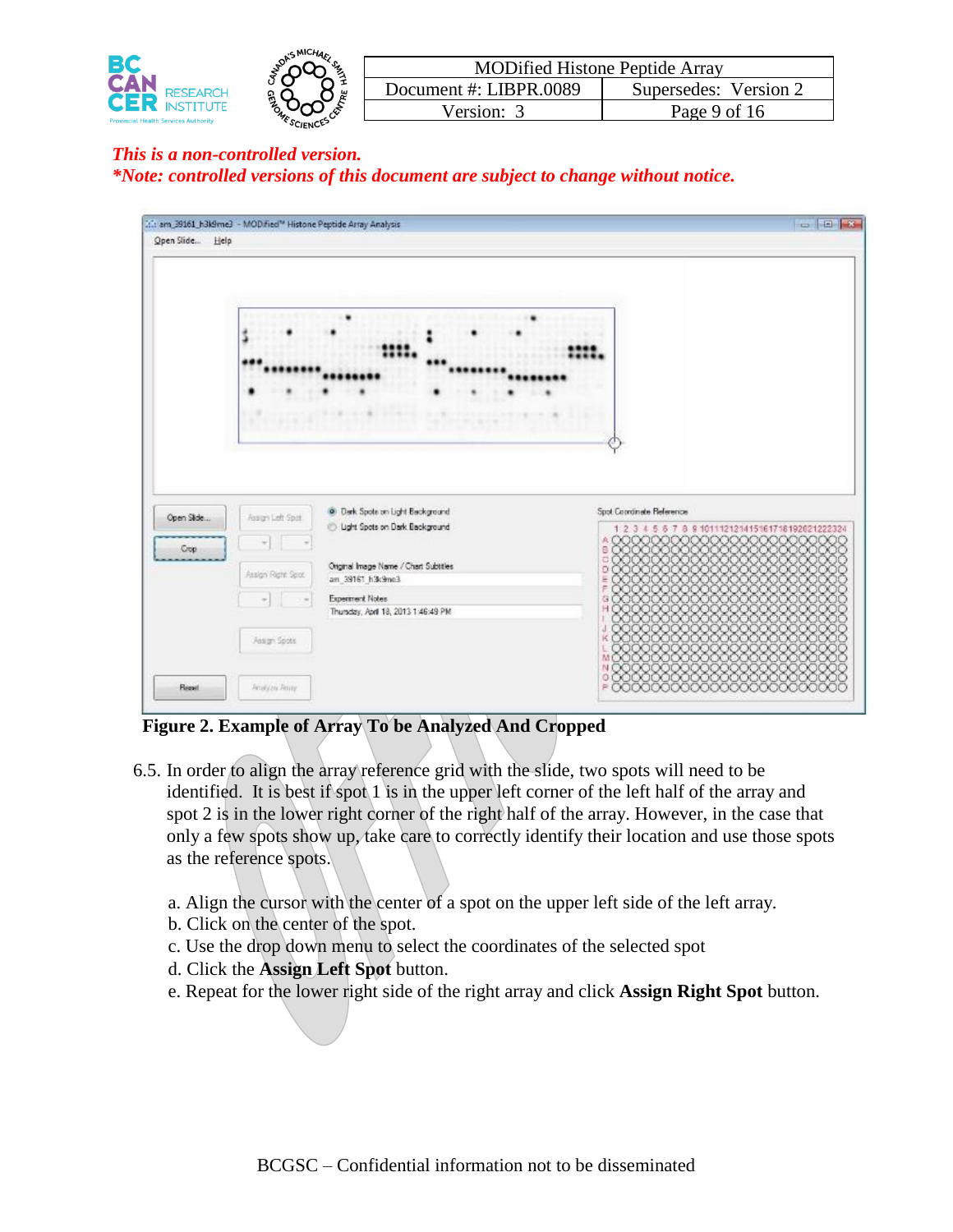

6.6. Once the left and right side of the array have been assigned, press the **Assign Spots** button. The grid image will be overlaid onto the array image. Verify the grid is in alignment with the array spots. If not, click the **Reset** button and repeat spot alignment.



**Figure 3. Alignment of Spots on Grid**

- 6.7. If these steps are performed out of sequence, the program will not respond.
- 6.8. Click the **Analyze Array** button. A new tabbed Window will open containing the analysis results.
- 6.9. To save any of the results, select one of the Save options from the File menu. "Save All" saves results from all the tabs, or it is possible to save the output displayed on each tab individually. **By default, the results will be saved in the same directory as the original image file.**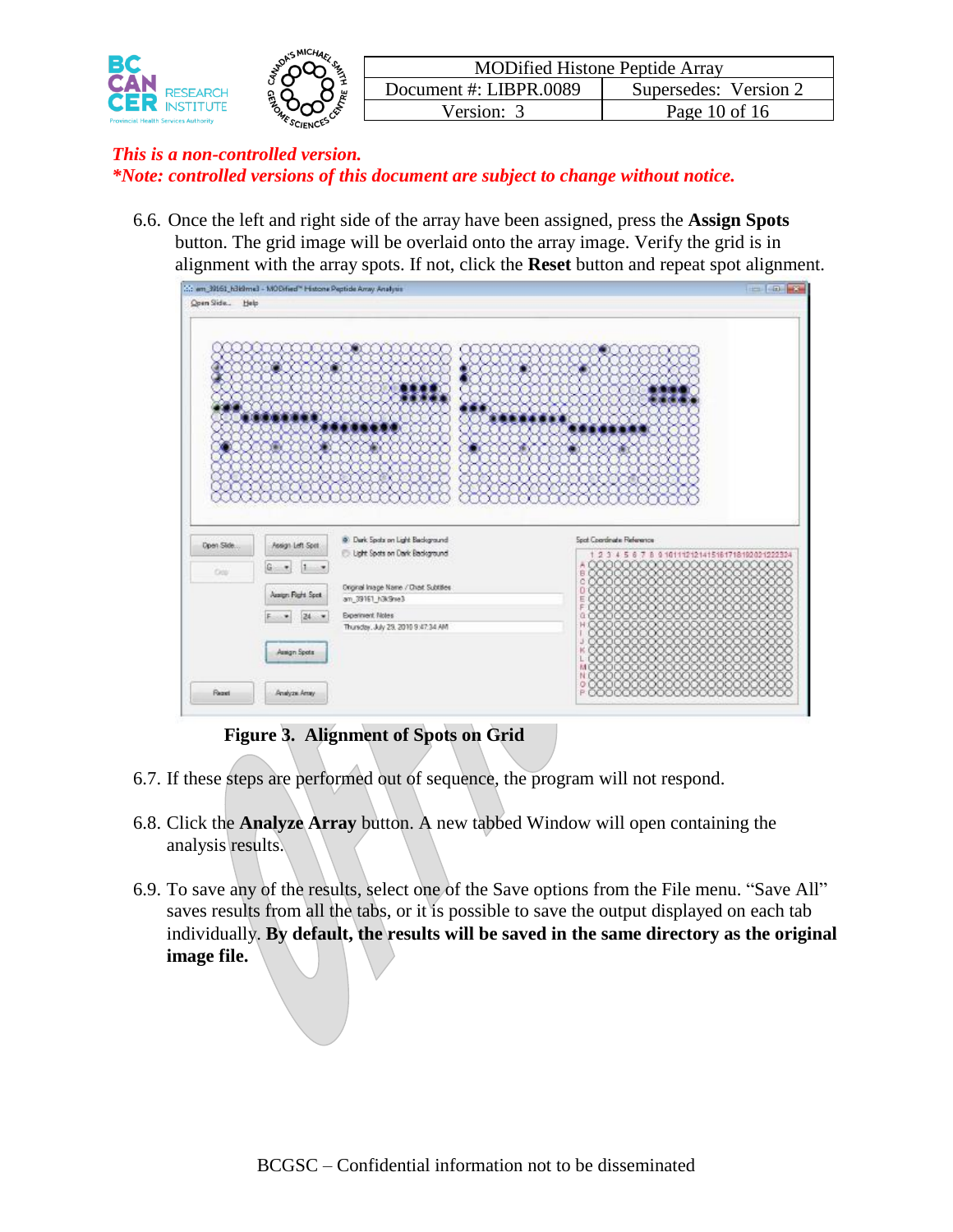

6.10. The Spot Alignment tab contains an image of the grid overlay. See Figure 4.



**Figure 4. Spots Aligned on Grid**

The **Spot statistics** tab gives a comparison of the intensities of each spot in the left and right array (left image). The data points ideally should be on a straight line connecting 0,0 and 1,1 which indicates perfect duplicates. It is ideal to have most of the peptides contain an error range of 0-5% (which means very little variation between the left and right sides), as seen in Figure 5 below.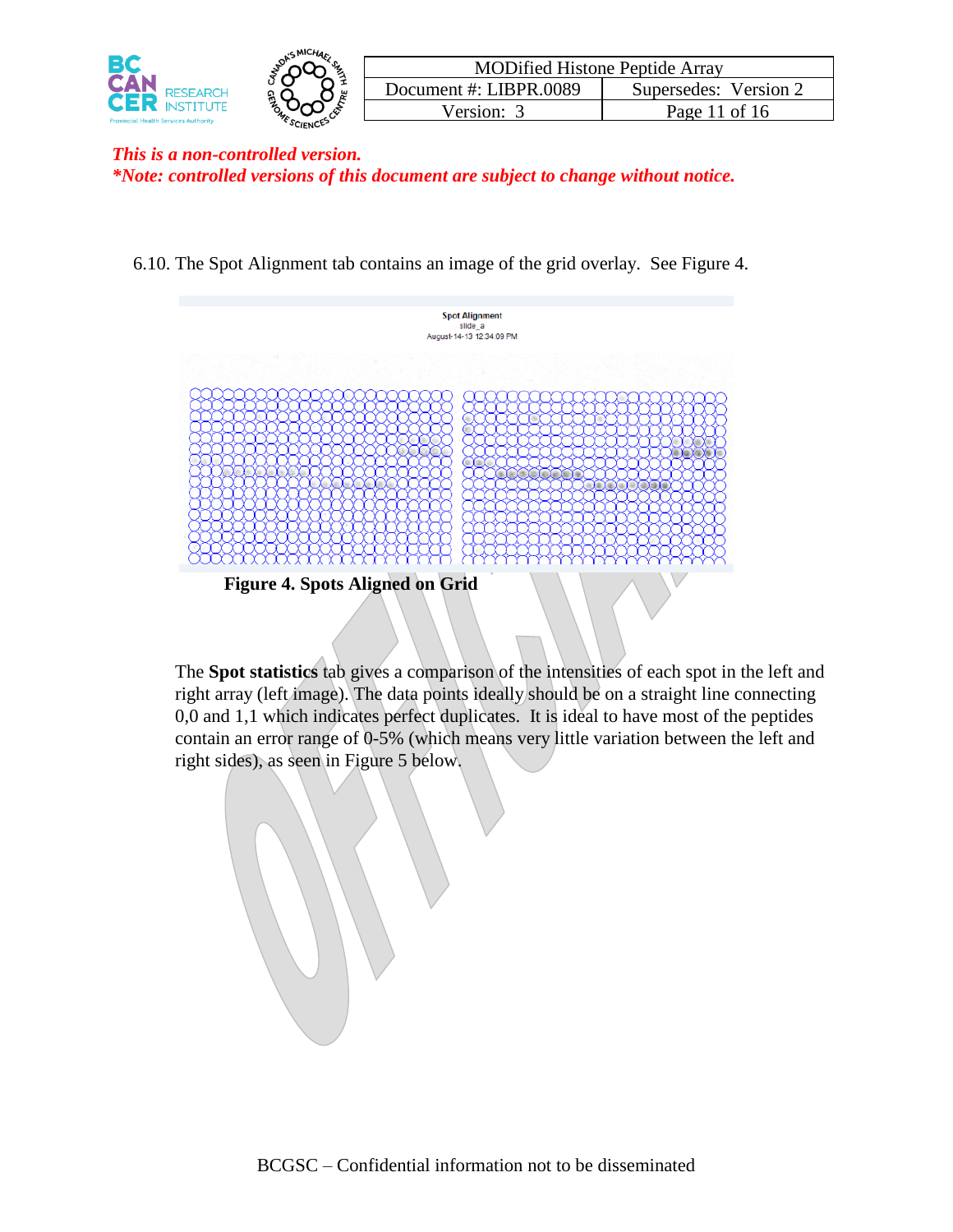



- 6.11. The Background Setting tab defines the background for the calculation of the Specificity, Reactivity and Modification Analysis profiles. **DO NOT** adjust the default parameters of this setting.
- 6.12. The Specificity tab displays the background subtracted graph of the 10 modifications with the greatest specificity factors. Only the 10 modifications with the highest specificity factor values will be displayed. The **Multiple Peptide Array** calculates the ratio of the average intensity of all spots containing the mark divided by the average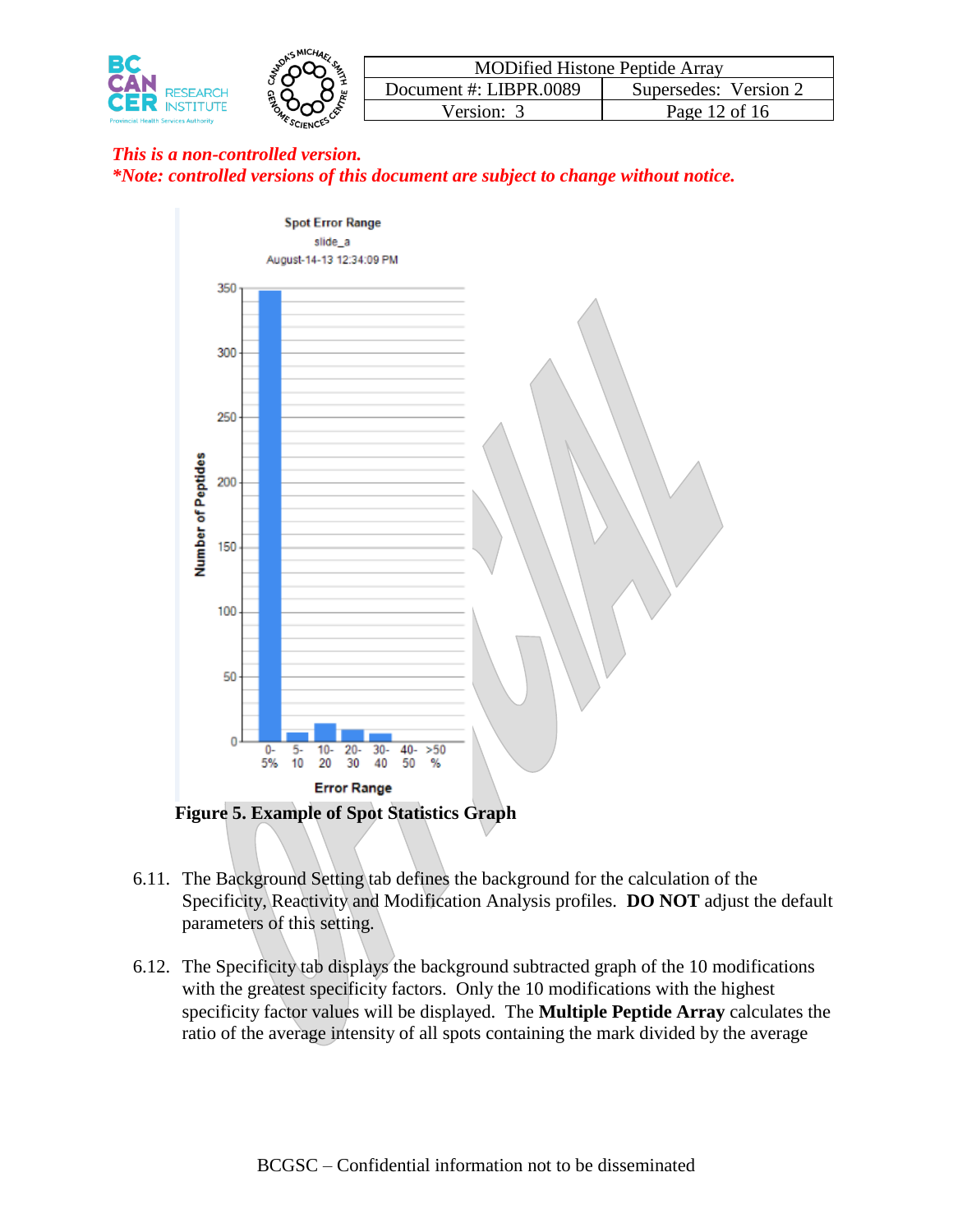

intensity of all spots not containing the mark. An example of a Multiple Peptide Array can be seen in Figure 6. **The Multiple Peptide Array should be sent to supervisors.**



**Figure 6. Example of a Multiple Peptide Average Graph**

6.13. The **Single Peptide Intensity** option displays only single modified peptides without averaging all spots containing the mark. Whereas the Multiple Peptide Average plot provides a general overview of specificity, the Single Peptide Intensity plot reveals a more precise and exact indication of specificity of the antibody in question. **The Single Peptide Intensity Plot should be sent out to supervisors to determine whether the antibody can be put into production.** See Figure 7 of an example of a Single Peptide Intensity Graph.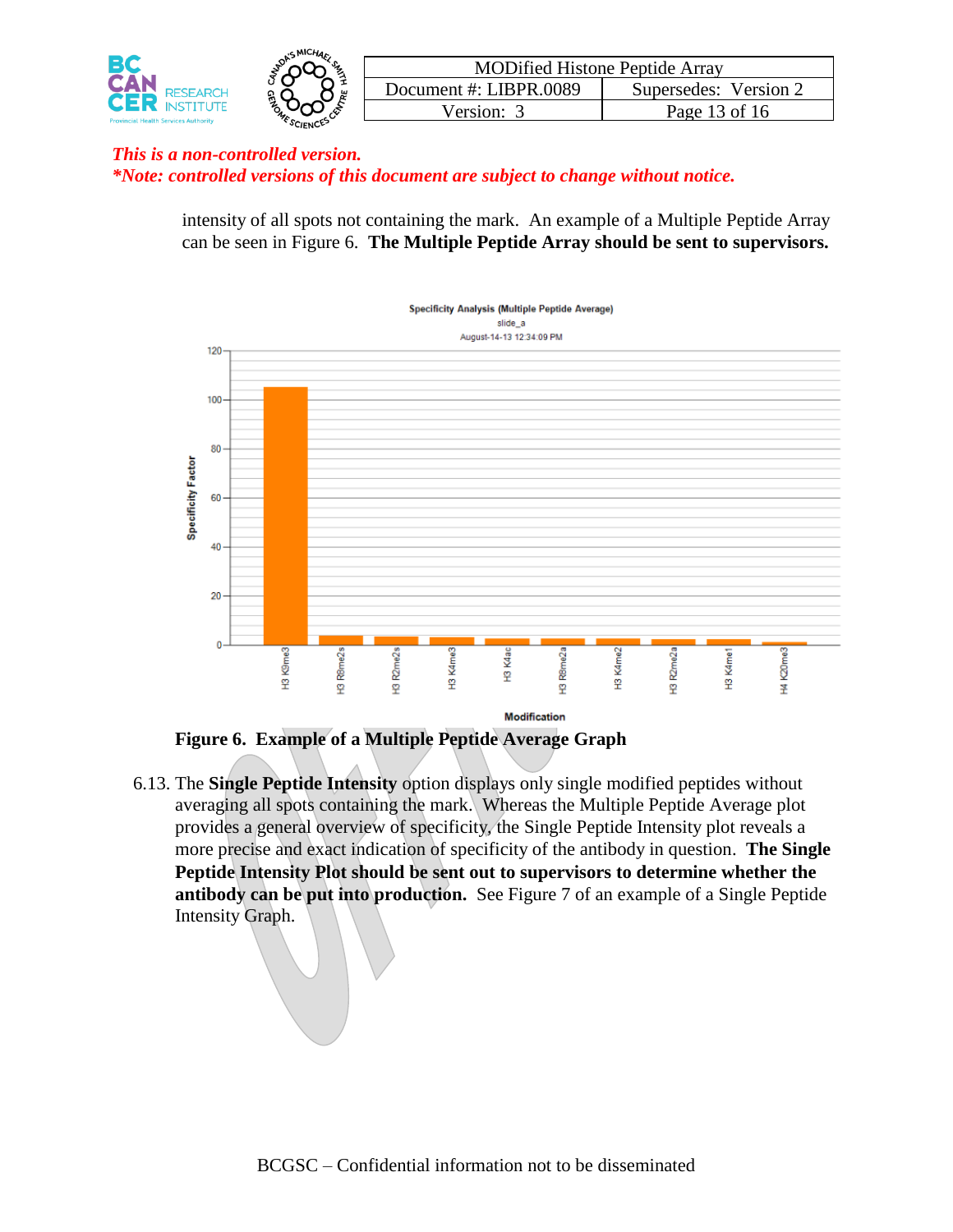



### **Figure 7. Example of a Single Peptide Intensity Plot for H3K9me3 Antibody**

6.14. The **Reactivity tab** displays the background subtracted intensity values for all single modified peptides, as well as for the control spots. See Figure 8 for an example.



6.15. The **Modification Analysis** tab displays the background subtracted intensity values for all spots containing the selected.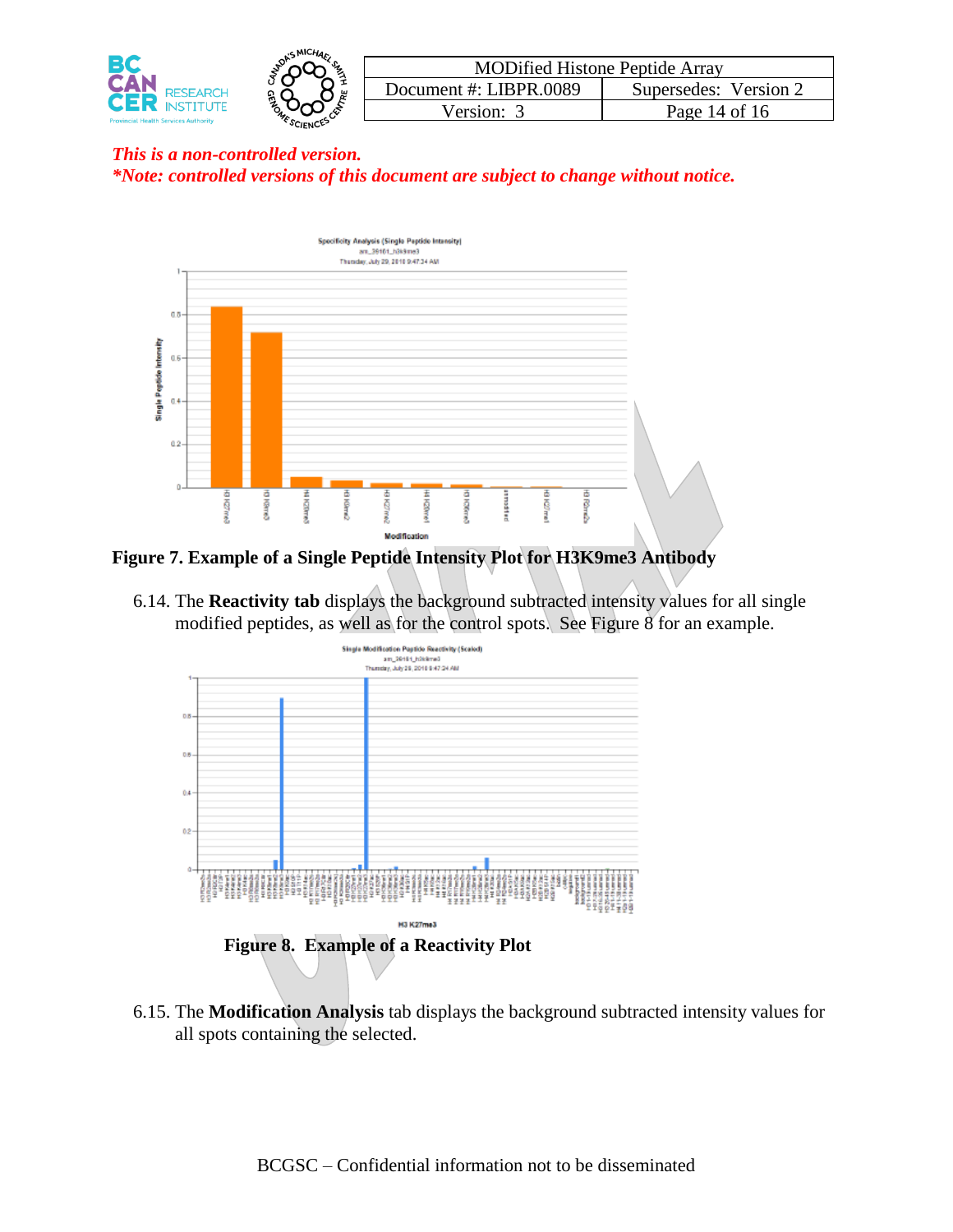

6.16. The **Annotated Array** tab allows the user to select up to three modifications to be displayed in superposition to the experimental data. The modification selections can be order to see the array grid overlay or to identify the modifications on both sides of the array. Use the colour coding to identify the modifications. The annotated array also helps align the grid to the experimental data. The user can use this tab as a guiding tool for grid alignment. See **Figure 9** below for an example.



**Figure 9. Example of an Annotated Array Overlay**

- 6.17. To start a new analysis or edit the analysis of the current image, select **Open Image** from the file menu.
- 6.18. To close the program, click the 'X' in the upper right corner of the program.
- 6.19. Email the results of the top 10 Single Peptide Intensity histone modifications graph and the Multiple Peptide Average Array graph to supervisors. Including all pertinent information such as Antibody name, Manufacturer, Catalogue Number, Lot Number and the dilution factor of the antibody.